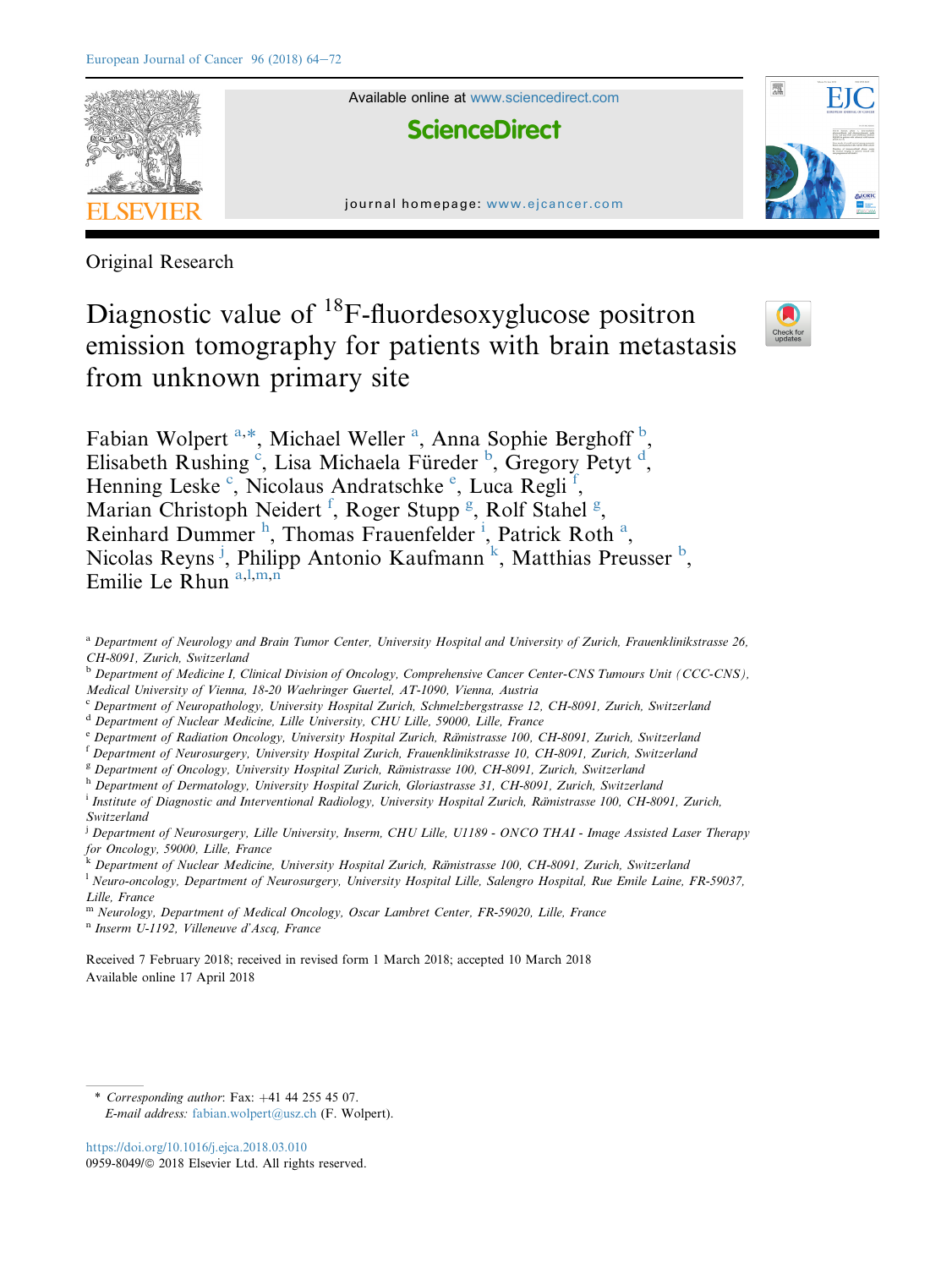**KEYWORDS**  $CUPS$ Brain metastasis; FDG-PET/CT; GPA

Abstract *Background:* In 30% of patients with brain metastasis (BM), neurological symptoms are the first clinical manifestation of systemic malignancy, referred to as BM from cancer of unknown primary site (BM-CUPS). Here, we define the diagnostic value of  ${}^{18}F$ -fluordesoxyglucose positron emission tomography (FDG-PET/CT) in the workup of BM-CUPS.

Methods: We screened 565 patients operated for BM at the University Hospital Zurich and identified 64 patients with BM-CUPS with data on both FDG-PET/CT and contrastenhanced chest/abdomen computed tomography (CT) available at BM diagnosis. A cohort of 125 patients with BM-CUPS from Lille and Vienna was used for validation.

Results: FDG-PET/CT was not superior to chest/abdomen CT in localising the primary lesion in the discovery cohort, presumably because most primary tumours were lung cancers. However, FDG-PET/CT identified additional lesions suspicious of extracranial metastases in 27 of 64 patients (42%). The inclusion of FDG-PET/CT findings shifted the graded prognostic assessment (GPA) score from 3 with CT alone to 2.5 for PET/CT ( $p = 3.8 \times 10^{-5}$ , Wilcoxon's test), resulting in a predicted survival of 5.3 versus 3.8 months ( $p = 6.1 \times 10^{-5}$ ; Wilcoxon's test). All observations were confirmed in the validation cohort.

Conclusions: Lung cancers are the most common primary tumour in BM-CUPS; accordingly, CT alone shows similar overall sensitivity for detecting the primary tumour as FDG-PET/CT. Yet, FDG-PET/CT improves the accuracy of staging by detecting more metastases, reflected by decreased GPA scores and decreased predicted survival. Therefore, randomised trials on patients with BM should standardise methods of staging, notably when stratifying for GPA.  $© 2018 Elsevier Ltd. All rights reserved.$ 

#### 1. Introduction

In a third of patients with the diagnosis of brain metastasis (BM), neurological symptoms are the first clinical manifestation of systemic malignancy: BM from cancer of unknown primary site (BM-CUPS) [\[1,2\].](#page-7-0) In 10% of patients with BM-CUPS, a primary tumour is never identified  $[1,3]$ .

Young age, high Karnofsky performance score (KPS), low number of BM, absence of extracranial metastases and controlled primary tumour are predictors of favourable outcomes in patients with BM in general. The first four criteria are used to determine the graded prognostic assessment (GPA) score [\[3,4\]](#page-7-0).

Targeted therapies and immunotherapy may improve overall survival in subgroups of patients with BM selected for molecular characteristics of the primary tumours  $[5-8]$  $[5-8]$ . Therefore, identifying the primary lesion and further extracranial metastases are a major clinical need in patients with BM-CUPS to define prognosis and treatment [\[4,9\].](#page-7-0) Chest/abdomen CT has commonly been considered the most valuable diagnostic test in patients with BM-CUPS, detecting the primary tumour in more than 80% of patients, largely because lung cancer is the most prevalent primary tumour among patients with BM-CUPS  $[1,2]$ . <sup>18</sup>F-Fluordesoxyglucose position emission tomography (FDG-PET/CT) has been established as a routine method in the diagnostic workup and follow-up of patients with cancer  $[10,11]$ . Here, we evaluated the role of FDG-PET/CT compared with chest/abdomen CT in localising the primary lesion and for staging in patients with BM-CUPS.

#### 2. Patients and methods

## 2.1. Patients

We screened the archives of the University Hospital Zurich for patients who were operated for BM between January 2004 and December 2014: Of 565 patients identified, 126 were diagnosed with metastasis from a solid extracranial tumour as the first manifestation of disease, further referred to as patients with BM-CUPS. Data on both FDG-PET/CT and contrast-enhanced chest/abdomen CT were available at BM diagnosis for 64 patients ([Fig. 1\)](#page-2-0). A validation cohort of 125 patients with BM-CUPS was derived from a cohort of 220 patients followed up at the Medical University of Vienna, Austria ( $n = 100$ ) and the University Hospital Lille, France  $(n = 120)$  (Fig. A.1). The study was approved by the Cantonal Ethics Committee Zurich.

## 2.2. Assessments

Only patients who had both FDG-PET/CT and contrast-enhanced chest/abdomen CT were considered. The primary tumour was considered identified if a lesion suspicious of tumour and matching histology of BM were reported. For determination of staging capabilities, reports of radiologists (CT) and nuclear medicine specialists (FDG-PET/CT) were compared. Lesions suspicious of extracranial metastasis were considered as true positive based on the judgement of the treating oncologist under consideration of all histological and imaging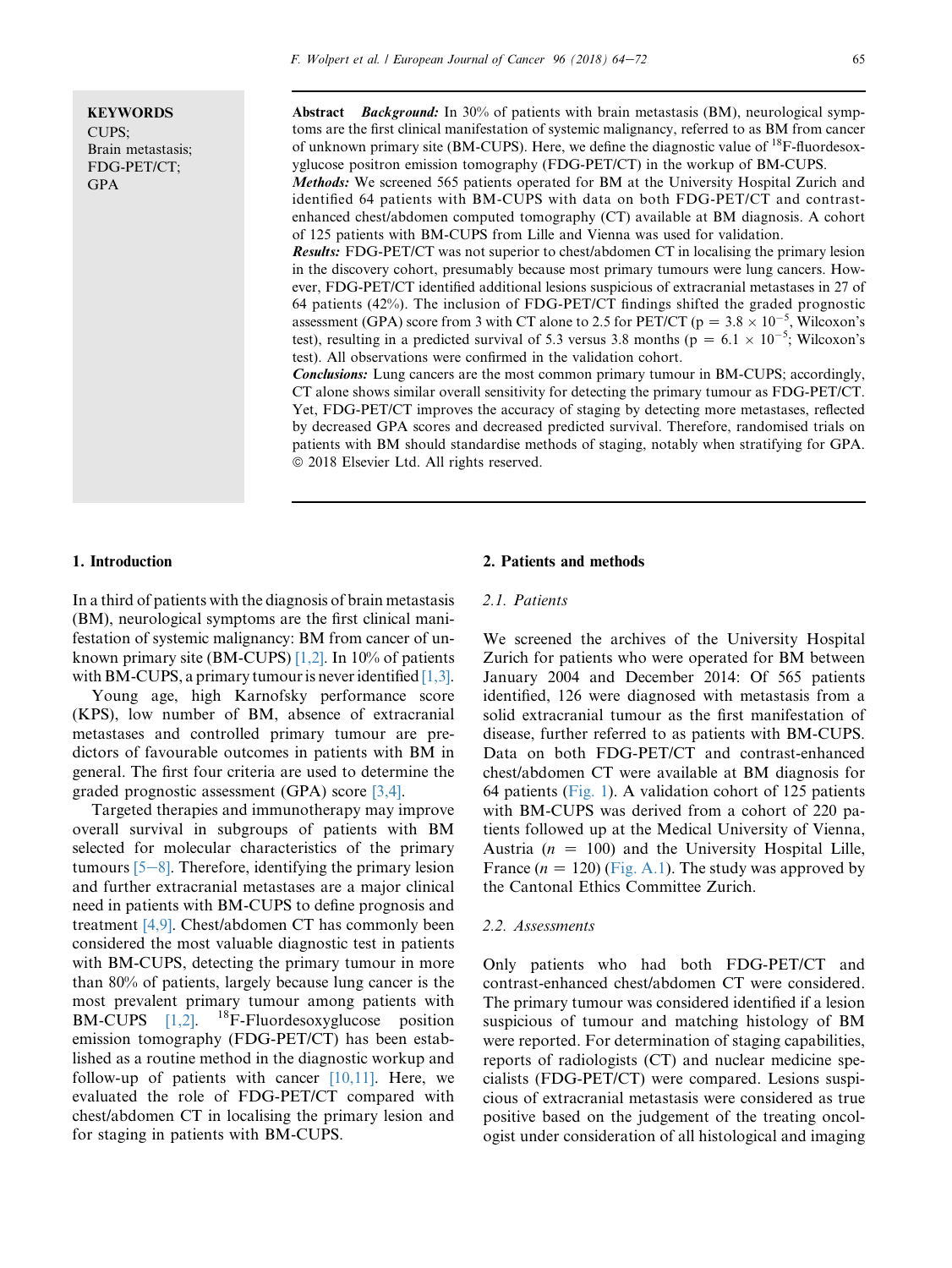<span id="page-2-0"></span>

Fig. 1. Consort chart. The consort chart shows the selection path for patients to be included this study in the discovery (Zurich) cohort. The upper part documents the preselection process to identify all patients with BM, the middle part shows separation of patients with and without BM-CUPS, and the lower part shows selection of patients for evaluation of properties of primary tumour detection and staging. BM, brain metastasis; BM-CUPS, brain metastasis from cancer of unknown primary site; CT, computed tomography; PET, positron emission tomography.

data, response to tumour-specific treatment and other clinical aspects during the course of disease.

## 2.3. GPA, predicted survival and survival analysis

We determined general GPA scores [\[12\],](#page-8-0) diagnosis-specific (DS) GPA scores [\[4\]](#page-7-0) and molecular GPA (molGPA) scores [\[9\]](#page-8-0) as indicated and calculated deduced predicted survival based on the respective score results. For the subgroup of non-small cell lung cancer (NSCLC), the molGPA [\[9\]](#page-8-0) was also calculated. Information on anaplastic lymphoma kinase and epidermal growth factor receptor mutation status was obtained from the pathology report. Information on age, KPS and number of BM was obtained from the electronic charts. Presence or absence of extracranial metastases was determined based on information from chest/ abdomen CT and FDG-PET/CT reports. Median survival from the diagnosis of BM-CUPS was calculated using the Kaplan-Meier method.

## 2.4. Statistical methods

The primary goal was to explore whether the inclusion of PET in the workup of patients with BM-CUPS facilitates detection of the primary tumour. Furthermore, we sought to explore how the use of PET impacts the allocation of patients to prognostic subgroups, e.g. as defined by the GPA scoring system, and may alter management and outcome. The primary variables of interest were thus the rates of primary tumours diagnosed by FDG-PET/CT versus chest/abdomen CT and the contribution of FDG-PET to staging. Statistical analysis was performed by IBM SPSS statistics  $\circledR$ , version 23 (IBM Co., Armonk, NY, USA) and Graph-Pad Prism software, version 7.0 (La Jolla, CA, USA). Significant differences of paired nominal data were assessed using McNemar's test. Differences between ordinally coded data in paired samples were assessed by Wilcoxon's signed-rank test. Significance levels for twosided p-values were set at  $p < 0.05$  for significant and  $p < 0.01$  for highly significant.

# 3. Results

## 3.1. Patient database screening

The overall distribution of primary tumours, BM-CUPS patient characteristics and the relative frequency of patients with BM-CUPS per entity in the discovery cohort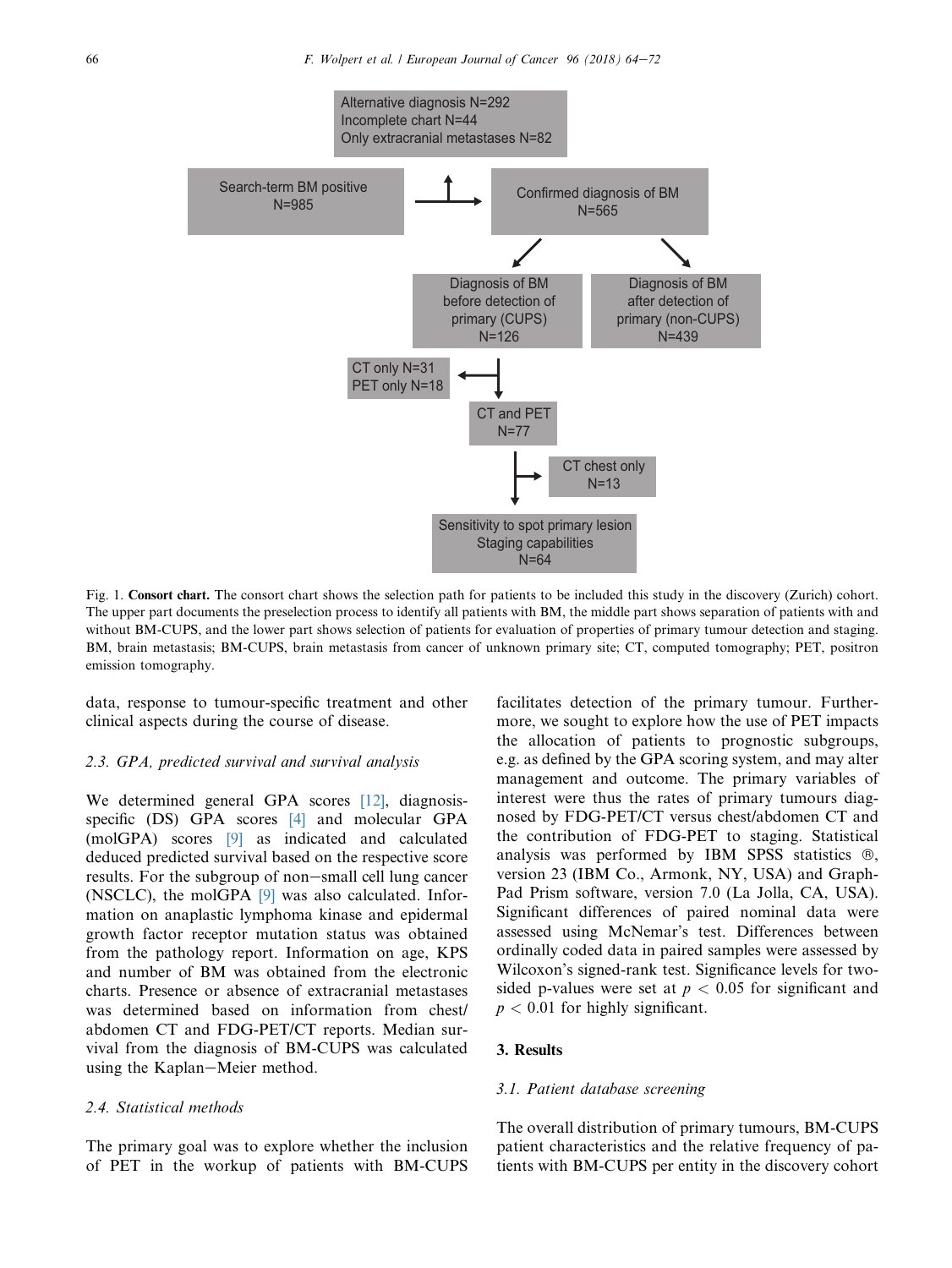

<span id="page-3-0"></span>

Fig. 2. Characteristics of patients with BM-CUPS. A. Primary tumours in 565 patients with BM including 126 patients with BM-CUPS later assigned to the respective primaries shown as stacked columns. Patients without BM-CUPS are represented by the crosshatched area of each bar and patients with BM-CUPS are represented by the open area. B. Characteristics of patients with BM-CUPS ( $n = 126$ ). C. BM-CUPS diagnoses shown as a circular chart, with tumour entity and percentage of all patients with BM-CUPS annotated ( $n = 126$ ). BM, brain metastasis; BM-CUPS, brain metastasis from cancer of unknown primary site; NSCLC, non-small cell lung cancer; SCLC, small cell lung cancer.

are shown in Fig. 2. Lung cancer was highly represented, mostly NSCLC ( $n = 85, 67.5\%$  of all BM-CUPS patients), but also SCLC ( $n = 16$ , 12.7%). The primary lesion could not be classified histologically in five patients (3.9%). Median follow-up was 11.2 months (95% confidence interval  $\left[ \text{CI} \right]$  9.2–13.7), and median survival was 12.5 months  $(95\% \text{ CI } 10.1-14.9)$ . A total of 102 patients had died. Characteristics of the 64 patients investigated with both chest/abdomen CT and PET were similar to those of the 62 patients in whom studies were incomplete (Table A.1). Median survival was 12.9 months  $(95\% \text{ CI } 9.8-15.7)$ ; 52 of these 64 patients (81.3%) had died, and 12 patients (18.8%) were followed up for a median of 34.9 months  $(95\% \text{ CI } 9.6-95.1)$ . A validation cohort of 125 patients from Lille and Vienna with available chest/abdomen CT and FDG-PET/CT was also established (Fig. A.1). Median survival was 12.99 months (95% CI 9–15.7); 102 of these patients were followed up until death  $(81.6\%)$ , and 23 patients (18.4%) were followed up for a median of 26.1 months  $(CI \ 15.6-36.7)$ . Further patient characteristics were similar to the discovery cohort (Fig. A.1, A.B).

# 3.2. Sensitivity of diagnostic methods to detect the primary tumour

We first assessed which method led to the identification of the primary tumour, irrespective of additional tests in the further disease course. Primary lesions were identified most frequently by chest/abdomen CT ( $n = 35$  of 64, 54.7%) and FDG-PET/CT ( $n = 8$  of 64, 12.5%) in the discovery ([Fig. 3](#page-4-0)A; see also Appendix A and Table A.2) and the validation cohort (chest/abdomen CT [73/ 125, 58.4%], followed by FDG-PET/CT [25/125, 20.0%]) ([Fig. 3D](#page-4-0)). This reflected the sequence of diagnostic methods used: FDG-PET CT was more often performed after CT than vice versa in both cohorts [\(Fig. 3B](#page-4-0),E). The sensitivity to localise the primary lesion did not differ in the discovery (CT:  $n = 56/64$ ; 87.5%; FDG-PET/CT:  $n = 59/64$ ; 92.2%;  $p = 0.25$ , McNemar's test) ([Fig. 3C](#page-4-0)) or in the validation cohort (CT:  $n = 101/125$ , 80.8%; FDG-PET/CT:  $n = 107/125$ , 85.6%,  $p = 0.18$ , McNemar's test) [\(Fig. 3F](#page-4-0)). In a corresponding subanalysis of patients with lung cancer only, there was also no difference in the rate of primary tumour detection in the discovery cohort (CT:  $n = 50/54$ ; 92.6%; FDG-PET/CT:  $n = 53/54$ ; 98.1%;  $p = 0.25$ , McNemar's test) or the validation cohort (CT:  $n = 89/98$ ; 90.1%; FDG-PET/ CT:  $n = 93/98$ ; 94.9%;  $p = 0.29$ , McNemar's test). In three patients of the discovery cohort, FDG-PET/CT but not chest/abdomen CT disclosed the primary tumour. In two of these patients, FDG-PET CT detected also additional extracranial lesions. As a consequence, the therapeutic strategy was moved towards radio/chemotherapy without resection of the primary tumour. In patients with tumour types other than lung cancer, chest/abdomen CT and FDG-PET/CT detected the primary lesion in six of 10 patients in the discovery cohort. In the validation cohort, the primary tumour from non-lung cancer was detected in 12 of 27 patients by chest/abdomen CT and in 13 or of 27 patients by FDG-PET/CT.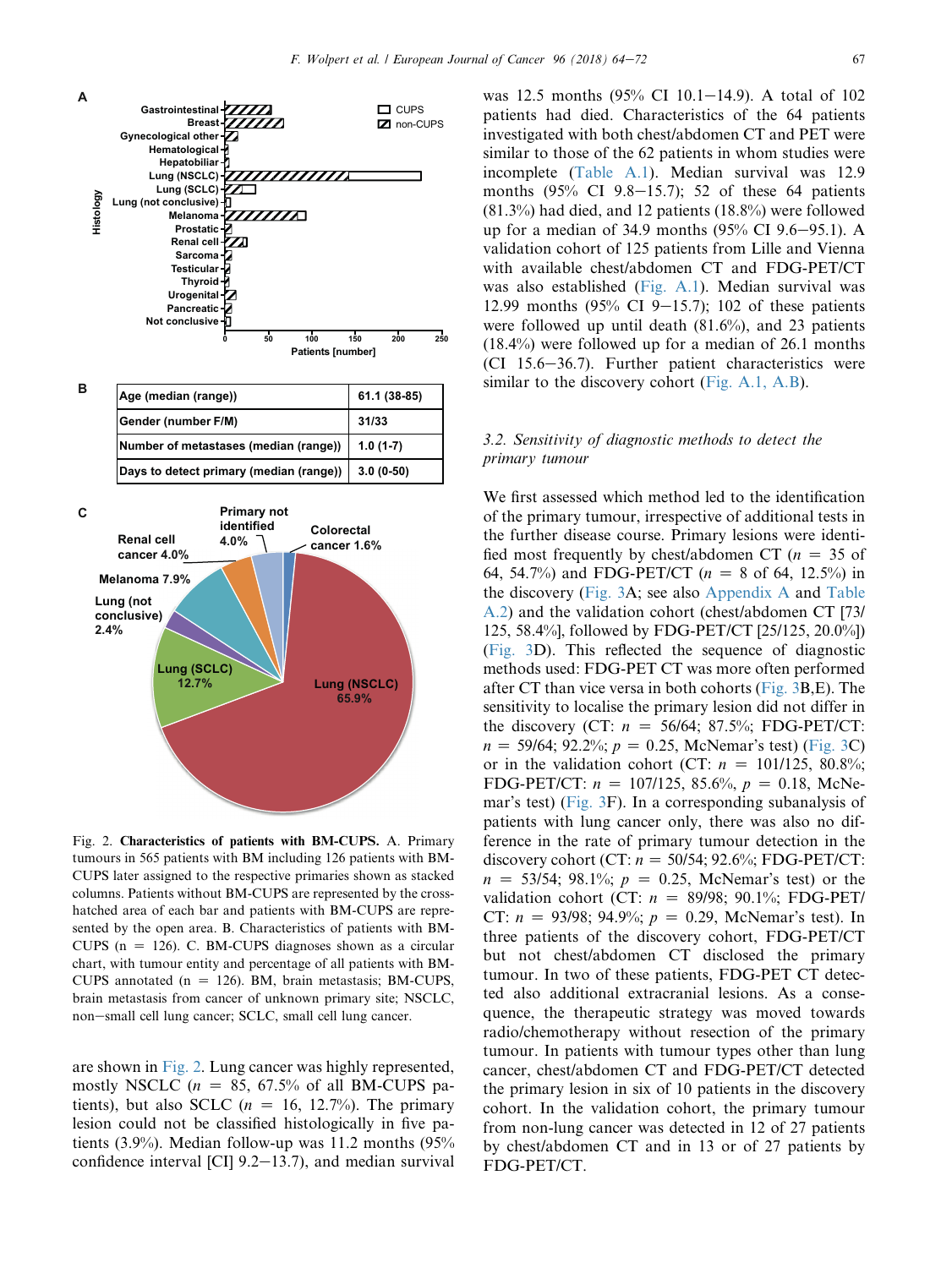<span id="page-4-0"></span>

Fig. 3. Diagnostic methods used to identify the primary tumour. A, D. The respective methods that first identified the primary lesion and number of corresponding patients are shown as bar plots for the discovery (A,  $n = 64$ ) and the validation cohort (D,  $n = 125$ ). B, E. The sequence of diagnostic methods is shown as a scatter plot. The time from surgery in days is shown for chest-abdomen CT (x-axis) and FDG-PET/CT (y-axis). Each triangle represents a single patient, including a dashed line with a slope value of 1. Triangles on this line indicate that chest-abdomen CT (x-axis) and FDG-PET/CT (y-axis) were performed on the same day and triangles over the line indicate that chest-abdomen CT was performed before FDG-PET/CT and vice versa. C, F. Overall sensitivities of diagnostic methods are shown by stacked columns, showing the respective method and number of patients in which the primary tumour was detected (dark grey) or not detected (light grey) for the discovery (C) and validation cohort  $(F)$ . CT, computed tomography; FDG-PET/CT, <sup>18</sup>F-fluordesoxyglucose positron emission tomography.

# 3.3. Staging by CT alone versus CT plus PET and impact on GPA

We then compared the staging properties of chest/ abdomen CT versus FDG-PET/CT with regards to the identification of extracranial metastases. Based on the findings from chest/abdomen CT, 45 of 64 patients (70.3%) would have been declared as free from extracranial metastases in the discovery cohort, as opposed to only 28 patients (43.8%) based on FDG-PET/CT  $(p = 1 \times 10^{-4}$ , McNemar's test) ([Fig. 4](#page-5-0)A). FDG-PET/ CT detected additional lesions suspicious of malignancy compared with chest/abdomen CT in 28 of 64 patients (43.8%), whereas no lesions were disclosed by CT only, but not by PET. Eighteen of these 28 patients  $(64.3\%)$  were further evaluated by biopsy (Fig. A.2): in 10 patients (15.7%), further metastatic lesions ( $n = 9$ ) or another tumour entity  $(n = 1)$  confirmed by histology were found. Of these, two bone metastases of humerus and thigh were not located in the region examined by chest/abdomen CT. In four of the remaining eight patients (6.3%), pathologic lymph nodes were spotted and in four patients (6.3%), the additional lesion was benign. In 10 of 64 patients (15.6%), the additional lesion was not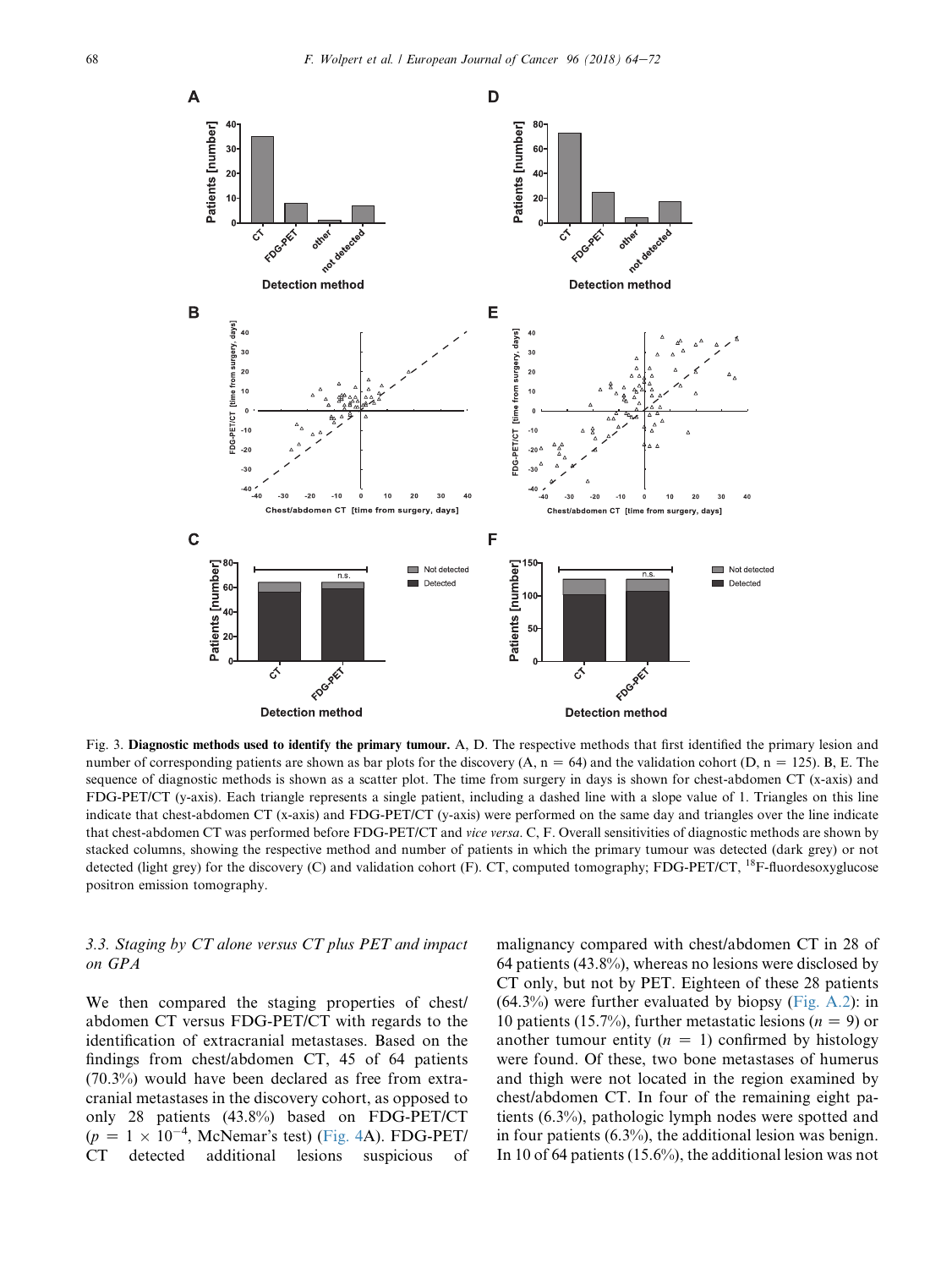<span id="page-5-0"></span>

Fig. 4. Impact of FDG-PET/CT on GPA and DS-GPA scores and predicted survival. A. Stacked columns show the fraction of patients with detection of extracranial metastases (light grey) compared with patients with no detection of extracranial metastases (dark grey) by either chest/abdomen CT or FDG-PET. B. The detailed results of FDG-PET/CT are shown as bar plots. Additional findings (x-axis) and number of patients (y-axis) are demonstrated, and percentage values are annotated at the top of each bar. C, D. Median GPA scores and GPA-predicted survival based on information from chest/abdomen CT and FDG-PET/CT are shown as whisker box plots. E, F, Median DS-GPA scores and DS-GPA-predicted survival based on information from chest/abdomen CT and FDG-PET/CT from patients with lung cancer are shown as whisker box plots. In C-F, boxes represent the interquartile range and Whiskers 95% CI, and medians are shown as broad, bold lines. Wilcoxon rank-sum test was used for statistical evaluation (\*\*p < 0.01). CI, confidence interval; CT, computed tomography; FDG-PET/CT, <sup>18</sup>F-fluordesoxyglucose positron emission tomography; GPA, graded prognostic assessment.

biopsied (Fig. 4B and Fig. A.2). In the validation cohort, CT and FDG-PET/CT delivered the same result to localise lesions suspicious of extracranial metastases in 86 of 125 patients (68.8%). In the remaining 39 patients, FDG-PET/CT detected further suspicious lesions compared with chest/abdomen CT (Fig. A.3A).

The detection of additional extracranial metastases by FDG-PET/CT had significant impact on GPA scores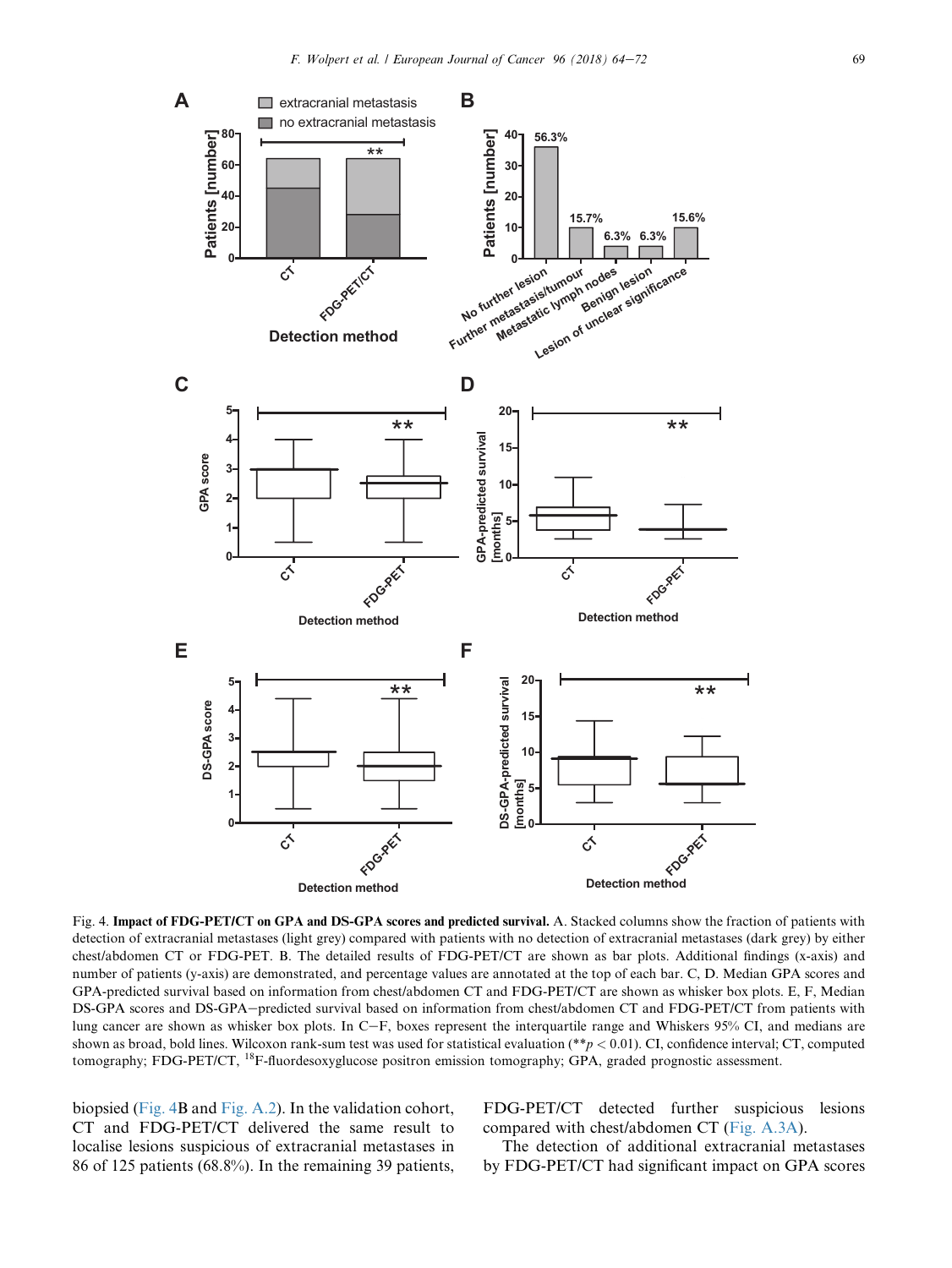and on predicted survival in the discovery cohort (GPA- $CT = 3$  versus GPA-PET/CT = 2.5,  $p = 3.8 \times \times 10^{-5}$ ; GPA-predicted survival  $CT = 5.3$  months, FDG-PET/  $CT = 3.8$  months,  $p = 6.1 \times \times 10^{-5}$ ; Wilcoxon's signed-rank test) ([Fig. 4C](#page-5-0) and D). The GPA score has been refined to account for the primary tumour, referred to as diagnosis-specific (DS) GPA. For lung cancer, GPA and DS-GPA are identical. When the GPA score was applied to patients with lung cancer only  $(n = 54)$ , there was again a difference in both score results and deduced survival (DS-GPA-CT  $= 2.5$  versus DS-GPA-PET = 2.0,  $p = 0.002$ ; DS-GPA-predicted survival  $CT = 9.4$  months, FDG-PET/CT = 5.5 months,  $p = 0.003$ ; Wilcoxon's signed-rank test) ([Fig. 4E](#page-5-0) and F) (see also Appendix B for consideration of molecular markers).

Because of additional PET findings, 16 patients of the overall cohort experienced a GPA change: from 3.5 to 2.5 (n = 1), 3 to 2 (n = 5), 2.5 to 1.5 (n = 6), 2 to 1  $(n = 3)$  or 1.5 to 0.5  $(n = 1)$ . Survival was 11.8 months  $(95\% \text{ CI } 4.8-14.4 \text{ months})$  in the 16 patients who experienced a GPA change because of PET findings as opposed to 12.8 months  $(95\% \text{ CI } 9.6-15.8 \text{ months})$  in 48 patients with unaltered GPA score and thus not significantly shorter ( $p = 0.80$ ) (see also Appendix C for data in the validation cohort).

## 4. Discussion

Early identification of primary tumour and further metastatic lesions is crucial for selecting appropriate treatment and for prognostic assessment in patients with BM-CUPS. Previous studies on FDG-PET indicated a sensitivity of 96% for metastases from lung cancer [\[13\]](#page-8-0), of 74% for renal cell cancer [\[14\]](#page-8-0) and of 95% for colorectal cancer [\[15\]](#page-8-0). The sensitivity for melanoma was lower; however, FDG-PET was superior to CT (PET/ CT 42%, CT only 25%) [\[16\]](#page-8-0). Conversely, a detection rate for the primary tumour of 40% was reported for patients with CUPS with extracranial metastases as first evidence of disease [\[17\]](#page-8-0). The availability of such data for patients with BM-CUPS is limited. There is only one retrospective study of 16 patients that indicated a high capability of FDG-PET to localise the primary lesion in patients with BM-CUPS [\[18\].](#page-8-0) Here, we compared the diagnostic value of FDG-PET/CT and chest/abdomen CT for the identification of primary tumour and for staging in patients with BM-CUPS.

BM-CUPS patient characteristics were comparable in the discovery and validation cohorts (Fig.  $2A-C$ , Fig. A.1, AB) and were in line with previous reports [\[1,2,18\].](#page-7-0) Chest/abdomen CT and FDG-PET/CT were highly and comparably sensitive in the detection of the primary lesion ([Fig. 3](#page-4-0)C). In eight of 64 patients from the discovery cohort, the primary tumour was not detected by chest/abdomen CT; however, in three of these

patients, the primary tumour was spotted by FDG-PET/ CT, all originating from the lung. Simultaneous detection of extracranial metastases in two of these patients resulted in adjustment of the therapeutic strategy towards systemic therapy without resection of the primary tumour. There was no case with a primary lesion visible on CT, but not FDG-PET/CT. The validation cohort essentially confirmed these findings ([Fig. 3F](#page-4-0)).

The superiority of FDG-PET/CT over CT in terms of staging properties has been demonstrated for different tumour entities in controlled, prospective trials [\[10,11\]](#page-8-0). However, these studies focused on patients with known systemic malignancies and provided no specific information on patients with BM, CUPS or BM-CUPS. The spectrum of primary tumours differs between patients with BM-CUPS and those with BM during the later clinical course [\[1,2\].](#page-7-0) Therefore, general data on FDG-PET imaging in cancer might not allow to draw conclusions on patients with BM-CUPS, and the optimal workup remains to be defined. We found FDG-PET/CT to disclose further metastases ([Fig. 4A](#page-5-0) and B), other tumourous lesions or metastatic lymph nodes compared with chest/abdomen CT in 14 of 64 patients with BM-CUPS (22%), with similar results in the validation cohort (Fig. A.3, A). Owing to the retrospective design of our study, it was difficult to assess the relevance of these findings for the further course of disease. Yet, the number of patients classified as free from extracerebral metastases was significantly lower if information from FDG-PET/CT was used ([Fig. 4](#page-5-0)A).

Survival estimation and risk stratification are crucial in the planning of therapy and clinical studies and therefore one of the main goals of staging. Therefore, we assessed the impact of divergent information from chest/ abdomen CT and FDG-PET/CT on the GPA score, the most commonly used prognostic score for estimation of survival and standard tool for clinical decision-making in patients with BM [\[19\]](#page-8-0). If calculated based on the detection of extracranial metastases by FDG-PET/CT compared with chest/abdomen CT, median GPA score and predicted survival were significantly lower [\(Fig. 4C](#page-5-0) and D). This difference in predicted survival was even more prominent when we applied the DS-GPA for patients with lung cancer [\(Fig. 4](#page-5-0)E and F). This indicates that refined staging by FDG-PET/CT compared with chest/abdomen CT leads to an adjustment of prognosis as baseline for clinical decision-making. A survival analysis of the small group of patients who had their GPA decreased based on PET findings did not reveal an inferior outcome, but there is insufficient power to derive meaningful conclusions from such post-hoc analyses. Furthermore, the detection of additional lesions by FDG-PET/CT may also result in an increase of futile biopsies and expose patients to the risk of additional interventions, without improvement of the outcome.

The retrospective design and restricted number of patients are limitations of this study. Imaging reports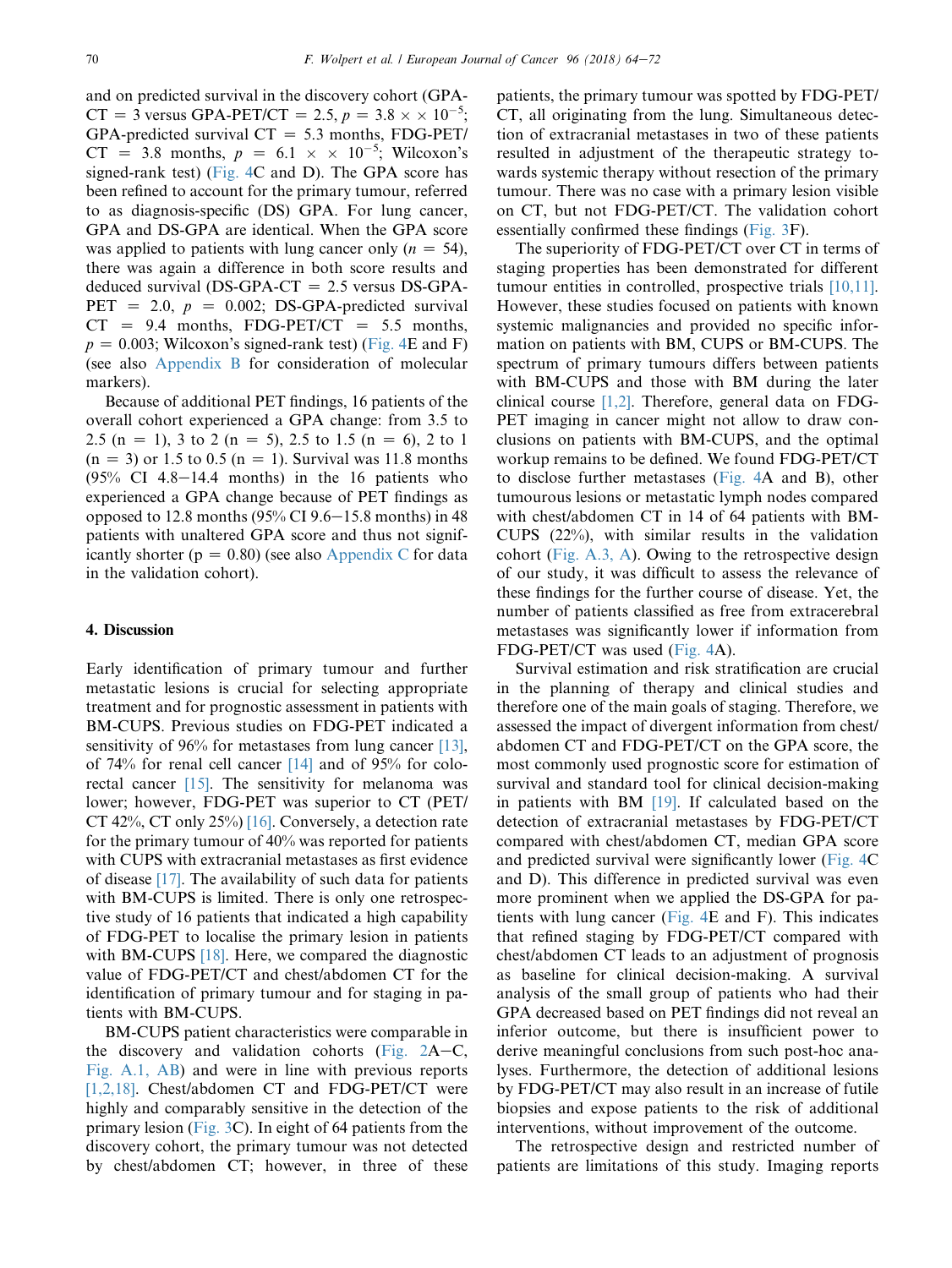<span id="page-7-0"></span>could possibly be biased because information from prior CT chest/abdomen or FDG-PET may have been available to the respective radiologist or nuclear medicine specialist, respectively. The predominant diagnostic sequence was chest/abdomen CT first followed by FDG-PET/CT. Furthermore, we included only patients undergoing BM biopsy or resection, which biased our cohort towards selection of patients with better overall clinical condition and limited disease. This explains also why the survival observed in our patient cohorts greatly exceeds the survival predicted by the GPA scores which were not derived from surgical BM patient cohorts. Final conclusions on the practical clinical utility and consequences of additional findings from FDG-PET/CT should be drawn based on prospective trials. Such prospective analyses should include not only risk benefit but also a cost-effectiveness analysis because PET is roughly three times as expensive as CT and additional cost may emerge because of workup for new lesions detected by PET. Altogether, our data show that both FDG-PET/ CT and chest/abdomen CT are powerful tools for identifying the primary tumour in patients with BM-CUPS, with superior staging properties of FDG-PET/ CT compared with those of chest/abdomen CT. As a consequence of our findings, FDG-PET/CT might be the preferred imaging modality for all patients with BM-CUPS. This is desirable because repeated nonconclusive diagnostic procedures bear potential risks of adverse effects, are expensive too and may delay the start of urgently needed therapies. The diverging number of patients with BM-CUPS investigated by FDG-PET/CT, e.g. in the centres from our validation cohort, indicates that this technique might not be broadly applied presently.

There are recognised limitations in the accuracy of prognostic scores [\[20\].](#page-8-0) Although prognostic scores were not the primary objective of this study, our data indicate that discrepancies might be partially explained by insufficient standardisation of staging methods. These were not specified in the publications on the DS-GPA score  $[4,12]$ . We suggest that future controlled prospective trials on clinical prognostic scores should be standardised or at least stratify for staging methods.

## Conflict of interest statement

FW has received travel support from Roche. MW has received research grants from Acceleron, Actelion, Bayer, Isarna, MSD, Merck EMD, Novocure, Piqur and Roche and honoraria for lectures or advisory board participation or consultation from Celldex, Immunocellular Therapeutics, Isarna, Magforce, MSD, Merck EMD, Novocure, Pfizer, Roche and Teva. ASB has received travel support from Amgen, Roche and Bristol-Myers Squibb and honoraria for lectures or advisory board participation from Roche. RS has served on advisory boards and institution received honoraria from Celgene, Ipsen, Merck KGaA, MSD/Merck & Co, Novartis, Pfizer and Roche. RD receives research funding from Astra Zeneca, Novartis, Merck Sharp & Dhome, Bristol-Myers Squibb, Roche, GlaxoSmithKline and Bayer and has a consultant or advisory board relationship with Astra Zeneca, Novartis, Merck Sharp & Dhome, Bayer, Roche, Bristol-Myers Squibb, GlaxoSmithKline, Amgen and Takeda. TF has received honoraria for lectures from Bayer and for speakers' bureau from GE. PR has received honoraria for advisory board participation and lectures from Bristol-Myers Squibb, Molecular Partners, MSD, Novartis and Roche. MP has received research support from Böhringer-Ingelheim, GlaxoSmithKline, Merck Sharp & Dome and Roche and honoraria for lectures, consultation or advisory board participation from Bristol-Myers Squibb, Novartis, CMC Contrast, GlaxoSmithKline, Mundipharma and Roche. ELR has received research support from Mundipharma and Amgen and travel support or honoraria from Mundipharma and Novartis. The rest of the authors have no conflicts of interest to declare.

# Funding

This work did not receive any specific grant from funding agencies in the public, commercial or not-forprofit sectors.

## Acknowledgements

The authors thank the colleagues at all participating sites and patients and relatives for their support.

## Appendix A. Supplementary data

Supplementary data related to this article can be found at [https://doi.org/10.1016/j.ejca.2018.03.010.](https://doi.org/10.1016/j.ejca.2018.03.010)

## **References**

- [1] [Agazzi S, Pampallona S, Pica A, Vernet O, Regli L, Porchet F,](http://refhub.elsevier.com/S0959-8049(18)30727-5/sref1) [et al. The origin of brain metastases in patients with an undiag](http://refhub.elsevier.com/S0959-8049(18)30727-5/sref1)[nosed primary tumour. Acta Neurochir 2004;146\(2\):153](http://refhub.elsevier.com/S0959-8049(18)30727-5/sref1)-[7.](http://refhub.elsevier.com/S0959-8049(18)30727-5/sref1)
- [2] [Mavrakis AN, Halpern EF, Barker 2nd FG, Gonzalez RG,](http://refhub.elsevier.com/S0959-8049(18)30727-5/sref2) [Henson JW. Diagnostic evaluation of patients with a brain mass](http://refhub.elsevier.com/S0959-8049(18)30727-5/sref2) [as the presenting manifestation of cancer. Neurology 2005;65\(6\):](http://refhub.elsevier.com/S0959-8049(18)30727-5/sref2)  $908 - 11$  $908 - 11$  $908 - 11$ .
- [3] [Gavrilovic IT, Posner JB. Brain metastases: epidemiology and](http://refhub.elsevier.com/S0959-8049(18)30727-5/sref3) pathophysiology. J Neuro Oncol  $2005;75(1):5-14$  $2005;75(1):5-14$ .
- [4] [Sperduto PW, Kased N, Roberge D, Xu Z, Shanley R, Luo X,](http://refhub.elsevier.com/S0959-8049(18)30727-5/sref4) [et al. Summary report on the graded prognostic assessment: an](http://refhub.elsevier.com/S0959-8049(18)30727-5/sref4) [accurate and facile diagnosis-specific tool to estimate survival for](http://refhub.elsevier.com/S0959-8049(18)30727-5/sref4) patients with brain metastases. J Clin Oncol  $2012;30(4):419-25$ .
- [5] [Gore ME, Szczylik C, Porta C, Bracarda S, Bjarnason GA,](http://refhub.elsevier.com/S0959-8049(18)30727-5/sref5) [Oudard S, et al. Safety and efficacy of sunitinib for metastatic](http://refhub.elsevier.com/S0959-8049(18)30727-5/sref5) [renal-cell carcinoma: an expanded-access trial. Lancet Oncol](http://refhub.elsevier.com/S0959-8049(18)30727-5/sref5)  $2009;10(8):757-63.$  $2009;10(8):757-63.$  $2009;10(8):757-63.$